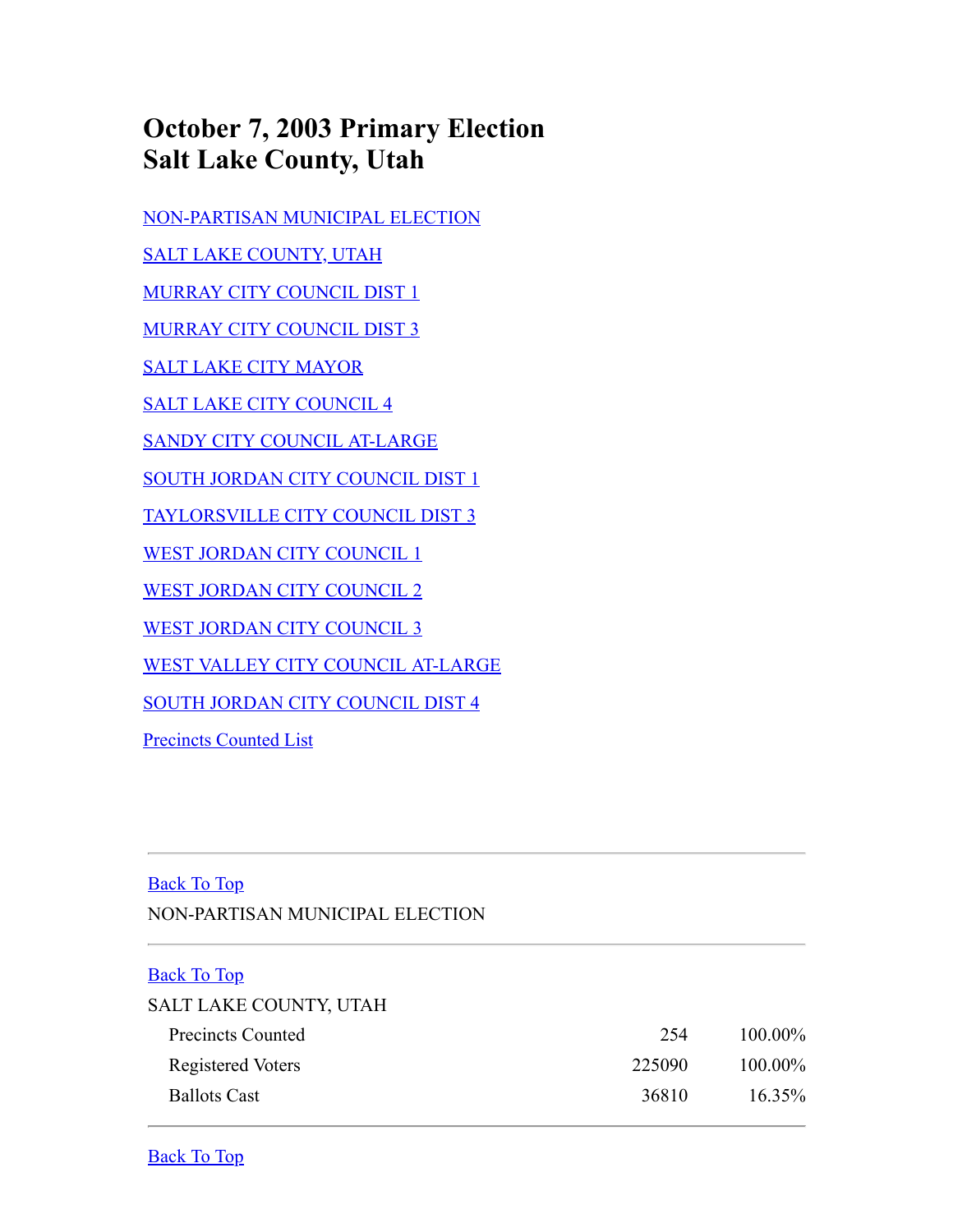<span id="page-1-1"></span><span id="page-1-0"></span>

| MURRAY CITY COUNCIL DIST 1       |       |         |  |  |  |  |
|----------------------------------|-------|---------|--|--|--|--|
| <b>Precincts Counted</b>         | 5     | 100.00% |  |  |  |  |
| <b>Registered Voters</b>         | 4537  | 100.00% |  |  |  |  |
| <b>Ballots Cast</b>              | 707   | 15.58%  |  |  |  |  |
| <b>COUNCIL MEMBER DISTRICT 1</b> |       |         |  |  |  |  |
| <b>DAWNA BLACKETT-LOPEZ</b>      | 20    | 2.87%   |  |  |  |  |
| <b>JEFF DREDGE</b><br>445        |       |         |  |  |  |  |
| <b>MARK ELDREDGE</b>             | 41    | 5.88%   |  |  |  |  |
| <b>DOUGLAS E. GRASSI</b>         | 54    | 7.75%   |  |  |  |  |
| <b>ANNE PETRIE</b>               | 26    | 3.73%   |  |  |  |  |
| <b>DAVID J. VASENDA</b>          | 11    | 1.58%   |  |  |  |  |
| <b>JEREMIAH B. WATSON</b>        | 100   | 14.35%  |  |  |  |  |
| <b>Back To Top</b>               |       |         |  |  |  |  |
| MURRAY CITY COUNCIL DIST 3       |       |         |  |  |  |  |
| <b>Precincts Counted</b>         | 8     | 100.00% |  |  |  |  |
| <b>Registered Voters</b>         | 4865  | 100.00% |  |  |  |  |
| <b>Ballots Cast</b>              | 778   | 15.99%  |  |  |  |  |
| <b>COUNCIL MEMBER DISTRICT 3</b> |       |         |  |  |  |  |
| <b>JIM BRASS</b>                 | 238   | 31.23%  |  |  |  |  |
| D.G. "JOHN" CHRISTENSEN          | 281   | 36.88%  |  |  |  |  |
| <b>RANDY W. HAGEDORN</b>         | 203   | 26.64%  |  |  |  |  |
| <b>JAMES WILLIAMS</b>            | 34    | 4.46%   |  |  |  |  |
| <b>Back To Top</b>               |       |         |  |  |  |  |
| <b>SALT LAKE CITY MAYOR</b>      |       |         |  |  |  |  |
| <b>Precincts Counted</b>         | 106   | 100.00% |  |  |  |  |
| <b>Registered Voters</b>         | 87137 | 100.00% |  |  |  |  |
| <b>Ballots Cast</b>              | 25668 | 29.46%  |  |  |  |  |
| <b>SALT LAKE CITY MAYOR</b>      |       |         |  |  |  |  |
| <b>ROSS C. "ROCKY" ANDERSON</b>  | 11424 | 44.85%  |  |  |  |  |
| <b>MOLONAI T. HOLA</b>           | 6185  | 24.28%  |  |  |  |  |
| F. JOSEPH IRISH                  | 102   | 0.40%   |  |  |  |  |
| <b>FRANK R. PIGNANELLI</b>       | 7700  | 30.23%  |  |  |  |  |
| <b>LAWRENCE REY TOPHAM</b>       | 59    | 0.23%   |  |  |  |  |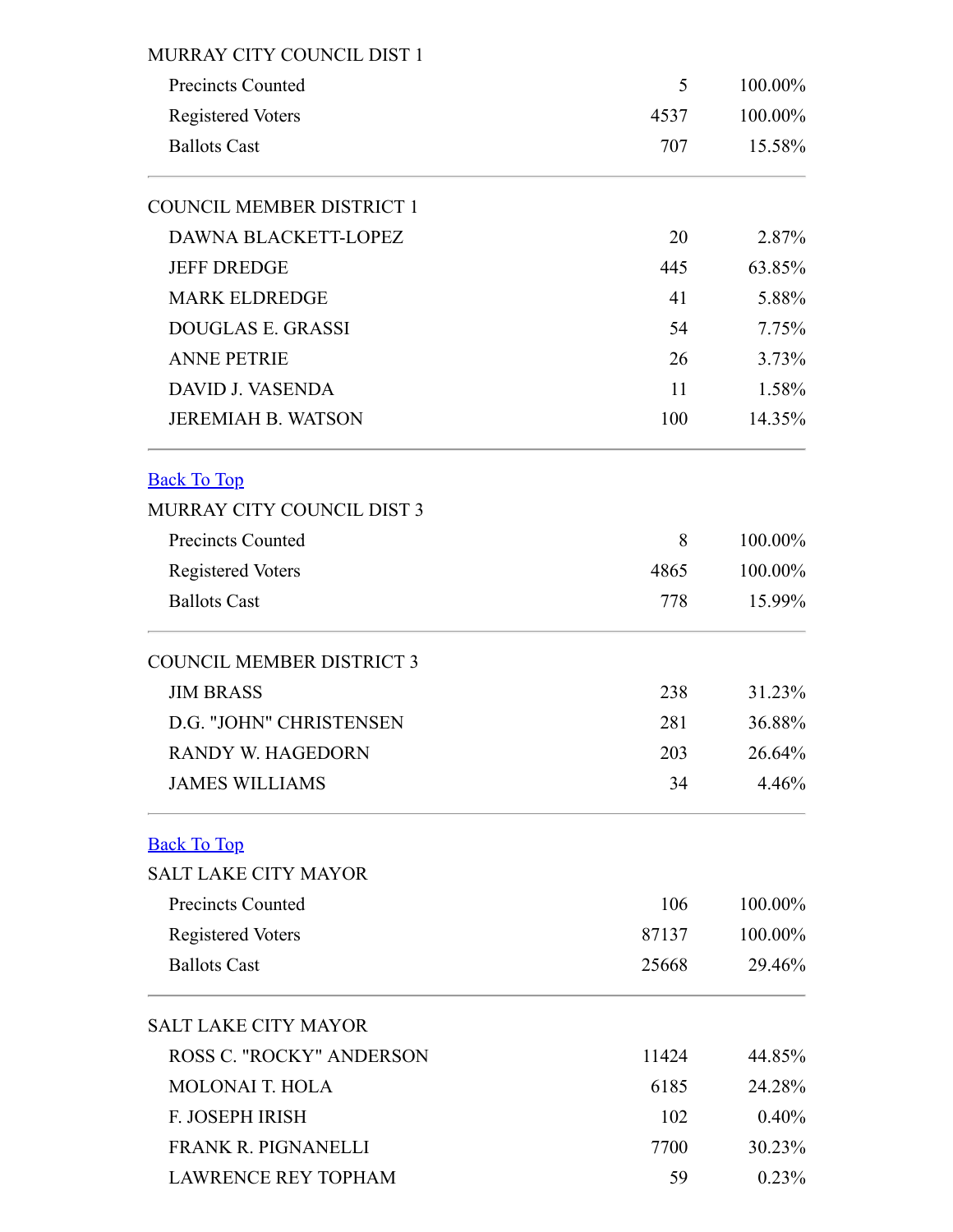<span id="page-2-2"></span><span id="page-2-1"></span><span id="page-2-0"></span>

| <b>Back To Top</b>                 |       |          |
|------------------------------------|-------|----------|
| <b>SALT LAKE CITY COUNCIL 4</b>    |       |          |
| <b>Precincts Counted</b>           | 19    | 100.00%  |
| <b>Registered Voters</b>           | 12911 | 100.00%  |
| <b>Ballots Cast</b>                | 2784  | 21.56%   |
| <b>COUNCIL MEMBER DISTRICT 4</b>   |       |          |
| <b>CAROL GOODE</b>                 | 408   | 16.39%   |
| <b>JACK GRAY</b>                   | 180   | 7.23%    |
| <b>DENNIS GUY-SELL</b>             | 632   | 25.38%   |
| <b>NANCY SAXTON</b>                | 1270  | 51.00%   |
| <b>Back To Top</b>                 |       |          |
| SANDY CITY COUNCIL AT-LARGE        |       |          |
| <b>Precincts Counted</b>           | 55    | 100.00%  |
| <b>Registered Voters</b>           | 48629 | 100.00%  |
| <b>Ballots Cast</b>                | 3681  | $7.57\%$ |
| SANDY CITY COUNCIL MEMBER AT-LARGE |       |          |
| Vote For 2                         |       |          |
| <b>BRIGITTE DAWSON</b>             | 1211  | 18.43%   |
| <b>STEVE FAIRBANKS</b>             | 1209  | 18.40%   |
| RICHARD KUCHINSKY                  | 486   | 7.40%    |
| <b>CRICKETT RAULSTON</b>           | 1593  | 24.25%   |
| LINDA M. SAVILLE                   | 2071  | 31.52%   |
| <b>Back To Top</b>                 |       |          |
| SOUTH JORDAN CITY COUNCIL DIST 1   |       |          |
| <b>Precincts Counted</b>           | 3     | 100.00%  |
| <b>Registered Voters</b>           | 3386  | 100.00%  |
| <b>Ballots Cast</b>                | 712   | 21.03%   |
| CITY COUNCIL MEMBER DISTRICT 1     |       |          |
| <b>MICHAEL RIDDLE</b>              | 145   | 20.74%   |
| <b>RICHARD STAPLES</b>             | 151   | 21.60%   |
| <b>KEVIN TOMINEY</b>               | 95    | 13.59%   |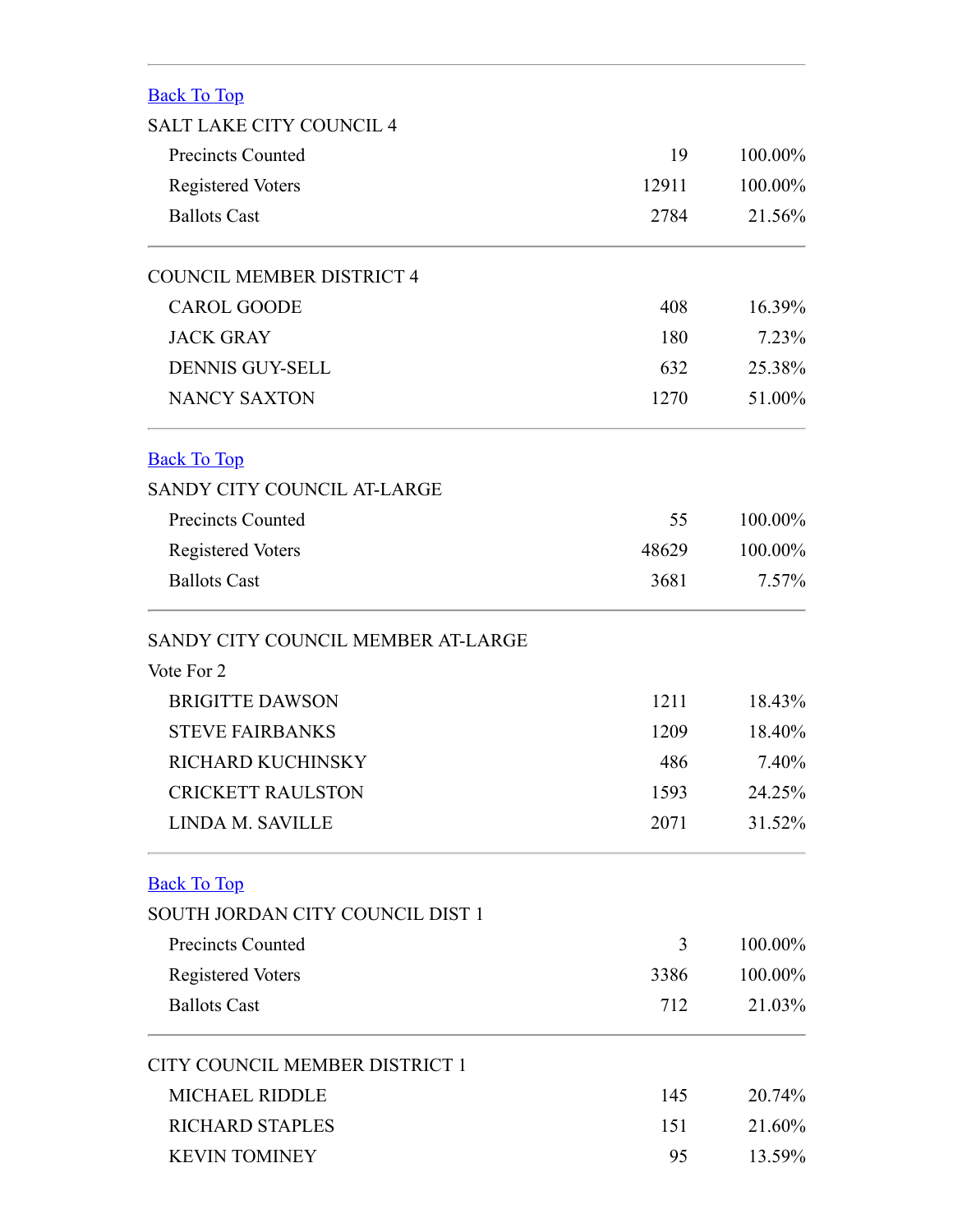<span id="page-3-3"></span><span id="page-3-0"></span>

| <b>LEONA WINGER</b>                     | 308  | 44.06%  |
|-----------------------------------------|------|---------|
| <b>Back To Top</b>                      |      |         |
| SOUTH JORDAN CITY COUNCIL DIST 4        |      |         |
| <b>Precincts Counted</b>                | 4    | 100.00% |
| <b>Registered Voters</b>                | 3028 | 100.00% |
| <b>Ballots Cast</b>                     | 342  | 11.29%  |
| CITY COUNCIL MEMBER DIST 4              |      |         |
| <b>DAVID W. COLTON</b>                  | 131  | 39.10%  |
| <b>ALETA A. TAYLOR</b>                  | 143  | 42.69%  |
| <b>JACK WALTON</b>                      | 53   | 15.82%  |
| <b>Back To Top</b>                      |      |         |
| <b>TAYLORSVILLE CITY COUNCIL DIST 3</b> |      |         |
| <b>Precincts Counted</b>                | 6    | 100.00% |
| <b>Registered Voters</b>                | 5674 | 100.00% |
| <b>Ballots Cast</b>                     | 552  | 9.73%   |
| <b>COUNCIL MEMBER DISTRICT 3</b>        |      |         |
| <b>BILL INGHAM</b>                      | 122  | 22.39%  |
| <b>JERRY W. RECHTENBACH</b>             | 209  | 38.35%  |
| <b>BRUCE L WASDEN</b>                   | 214  | 39.27%  |
| <b>Back To Top</b>                      |      |         |
| WEST JORDAN CITY COUNCIL 1              |      |         |
| <b>Precincts Counted</b>                | 10   | 100.00% |
| <b>Registered Voters</b>                | 9605 | 100.00% |
| <b>Ballots Cast</b>                     | 1077 | 11.21%  |
| <b>COUNCIL MEMBER DISTRICT 1</b>        |      |         |
| <b>NATALIE G. ARGYLE</b>                | 360  | 34.38%  |
| <b>BONNIE L. FERNANDEZ</b>              | 311  | 29.70%  |
| ANDREW MICHAEL PEDERSON                 | 51   | 4.87%   |
| <b>KIM ROLFE</b>                        | 325  | 31.04%  |

<span id="page-3-2"></span><span id="page-3-1"></span>Back To Top

WEST JORDAN CITY COUNCIL 2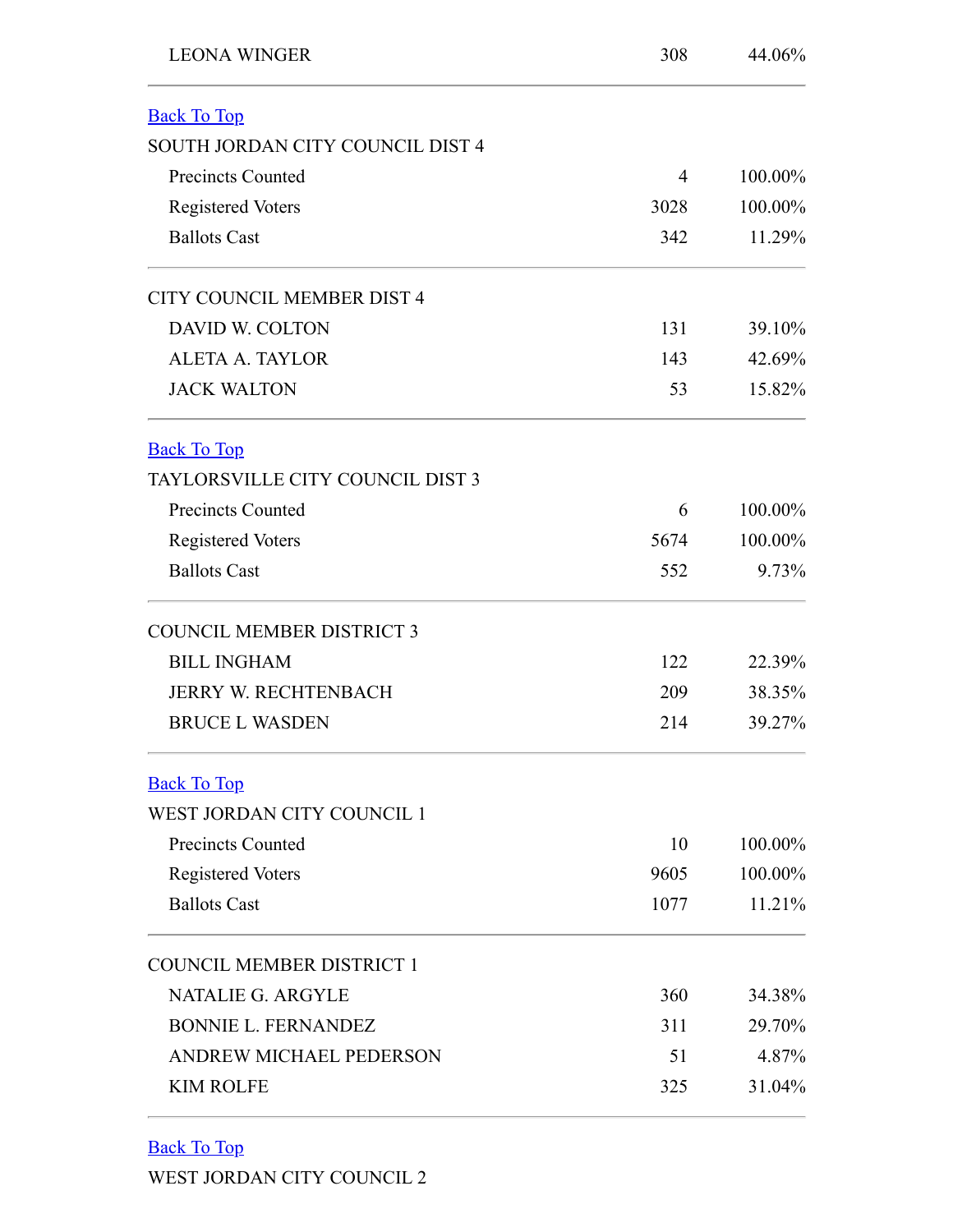<span id="page-4-0"></span>

| Precincts Counted                 | 9      | 100.00%          |  |
|-----------------------------------|--------|------------------|--|
| <b>Registered Voters</b>          | 8739   |                  |  |
| <b>Ballots Cast</b>               | 771    | 100.00%<br>8.82% |  |
| <b>COUNCIL MEMBER DISTRICT 2</b>  |        |                  |  |
| <b>ROB BENNETT</b>                | 304    | 40.59%           |  |
| <b>C JAY BOWCUTT</b>              | 36.05% |                  |  |
| <b>JIM J LEMS</b>                 | 77     | 10.28%           |  |
| <b>SHIRLEY A. SPAIN</b>           | 98     | 13.08%           |  |
| <b>Back To Top</b>                |        |                  |  |
| WEST JORDAN CITY COUNCIL 3        |        |                  |  |
| <b>Precincts Counted</b>          | 9      | 100.00%          |  |
| <b>Registered Voters</b>          | 8757   | 100.00%          |  |
| <b>Ballots Cast</b>               | 341    | 3.89%            |  |
| <b>COUNCIL MEMBER DISTRICT 3</b>  |        |                  |  |
| <b>LESLIE ASHTON</b>              | 89     | 26.33%           |  |
| <b>MIKE KELLERMEYER</b>           | 113    | 33.43%           |  |
| <b>DAVID REES</b>                 | 136    | 40.24%           |  |
| <b>Back To Top</b>                |        |                  |  |
| WEST VALLEY CITY COUNCIL AT-LARGE |        |                  |  |
| Precincts Counted                 | 39     | 100.00%          |  |
| <b>Registered Voters</b>          | 40733  | 100.00%          |  |
| <b>Ballots Cast</b>               | 2181   | 5.35%            |  |
| CITY COUNCIL MEMBER AT-LARGE      |        |                  |  |
| <b>KAREN D. LANG</b>              | 495    | 23.20%           |  |
| <b>DUANE R. MOSS</b>              | 561    | 26.29%           |  |
| <b>GEORGE L. PAULSEN</b>          | 170    | 7.97%            |  |
| MARGARET K. PETERSON              | 832    | 38.99%           |  |
| STEVEN F. SHAMY, SR.              | 76     | 3.56%            |  |

<span id="page-4-2"></span><span id="page-4-1"></span>Back To Top

**Precincts Counted / Precincts Not Counted**